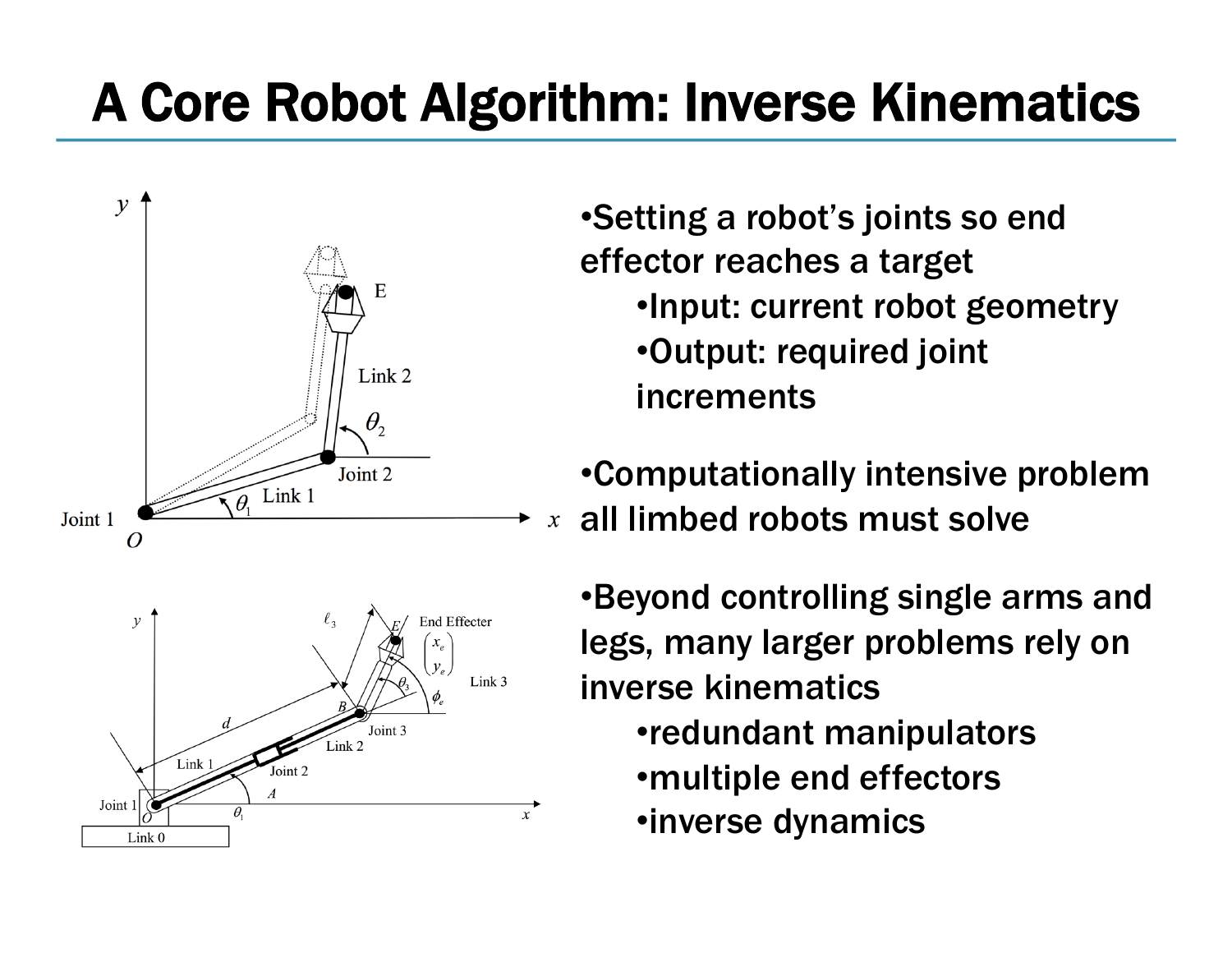# A Digital Accelerator for Inverse Kinematics

•Inverse kinematics not well suited for normal digital architectures

- –Entirely floating point array, matrix operations
- –40% of cycles in inverting matrices
- –15% of cycles in sine, cosine operations

•We solve IK via damped least squares –Dedicated sine, cosine function generators –Parallel, fixed-point functional units –Solves IK problem in 100µs: compare against 10ms for general algorithm on CPU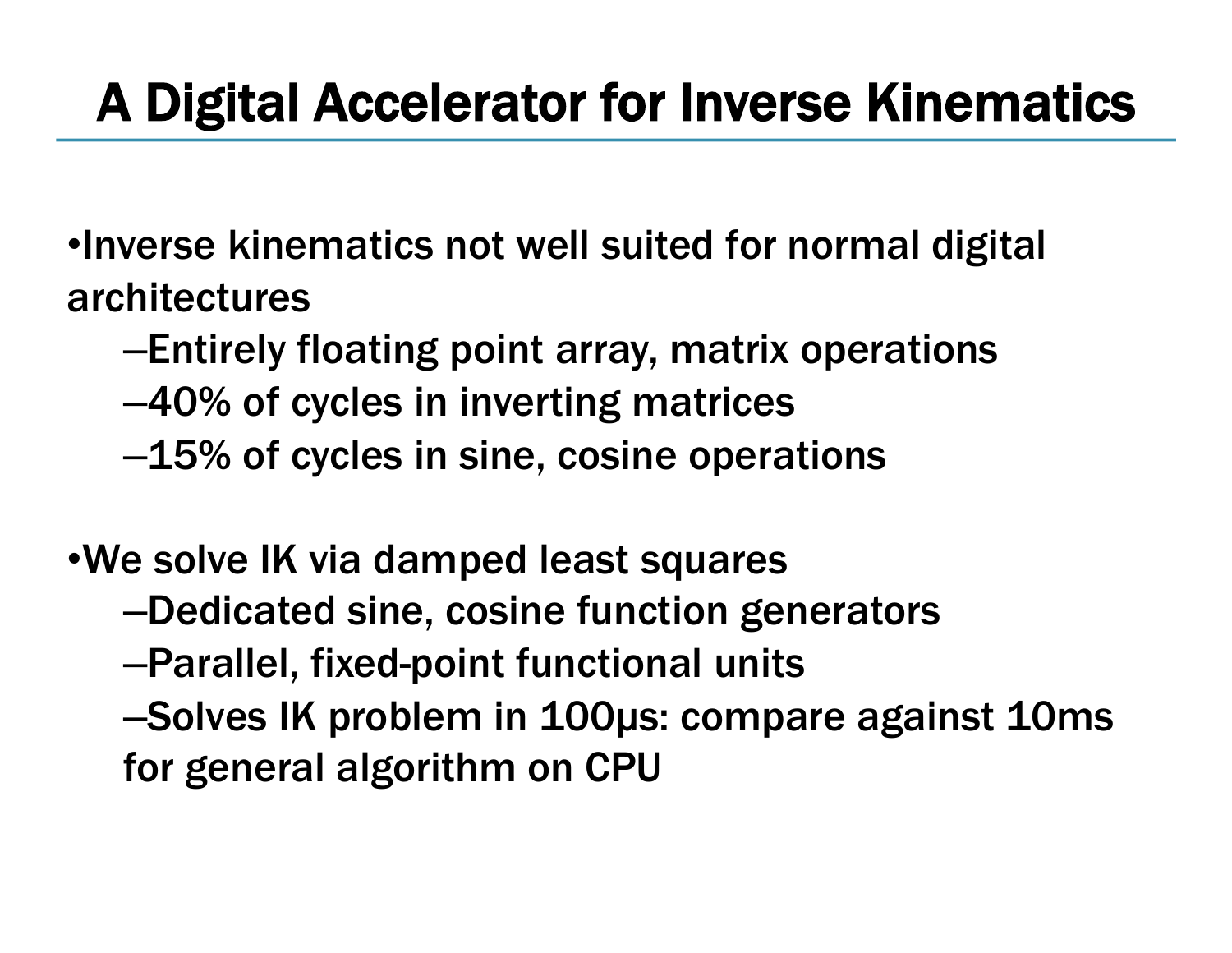#### Architecture and Toolchain

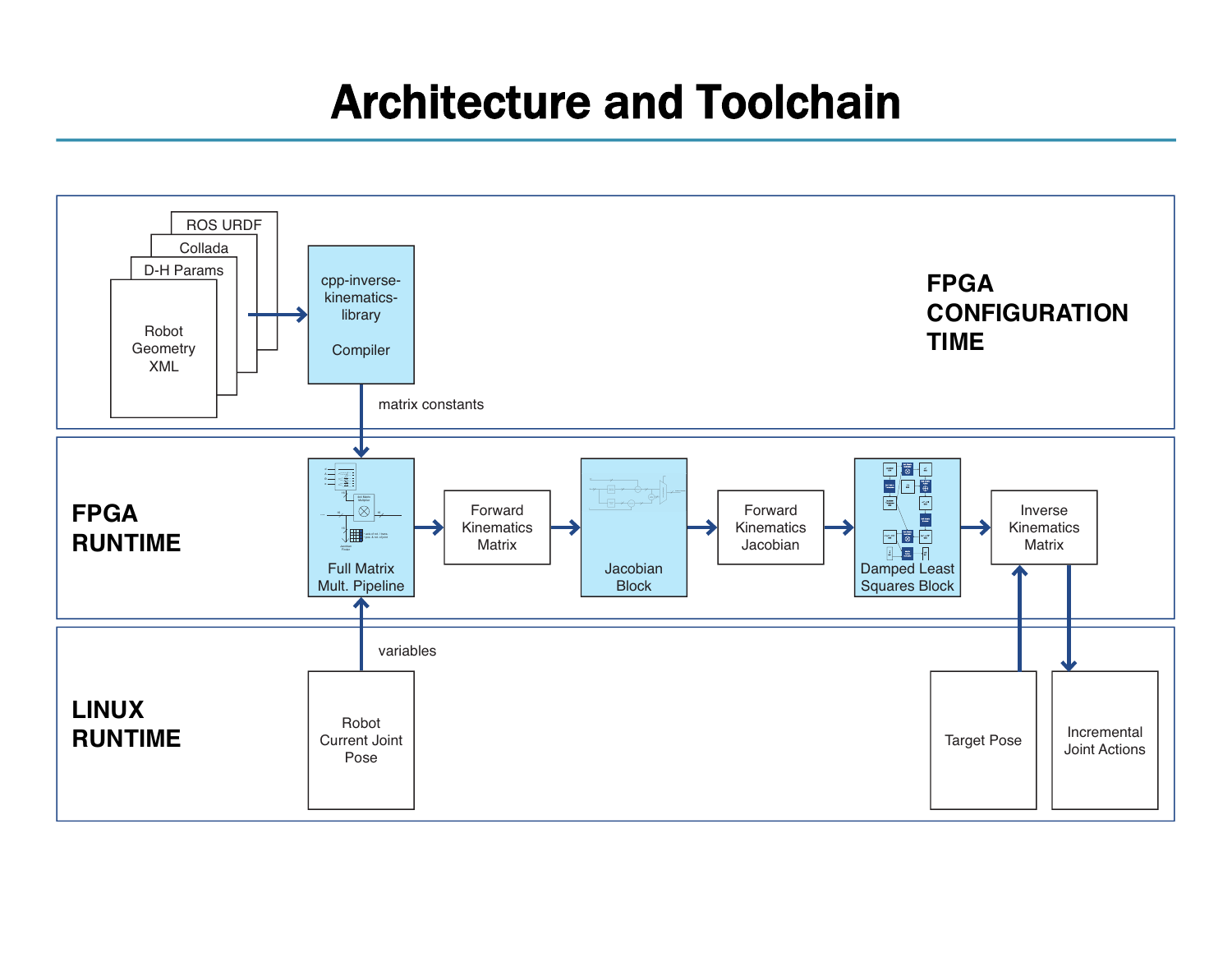### Architecture and Timing Design

#### •Architectural Choices

- •Pipelining sine/cosine and array multiply
- •Parallelized matrix multiply and matrix inversion
- •Fixed point representations throughout system

#### •Timing Choices

•Single array of multipliers shared amongst modules •Aggregate individual enable and done signals into global state machine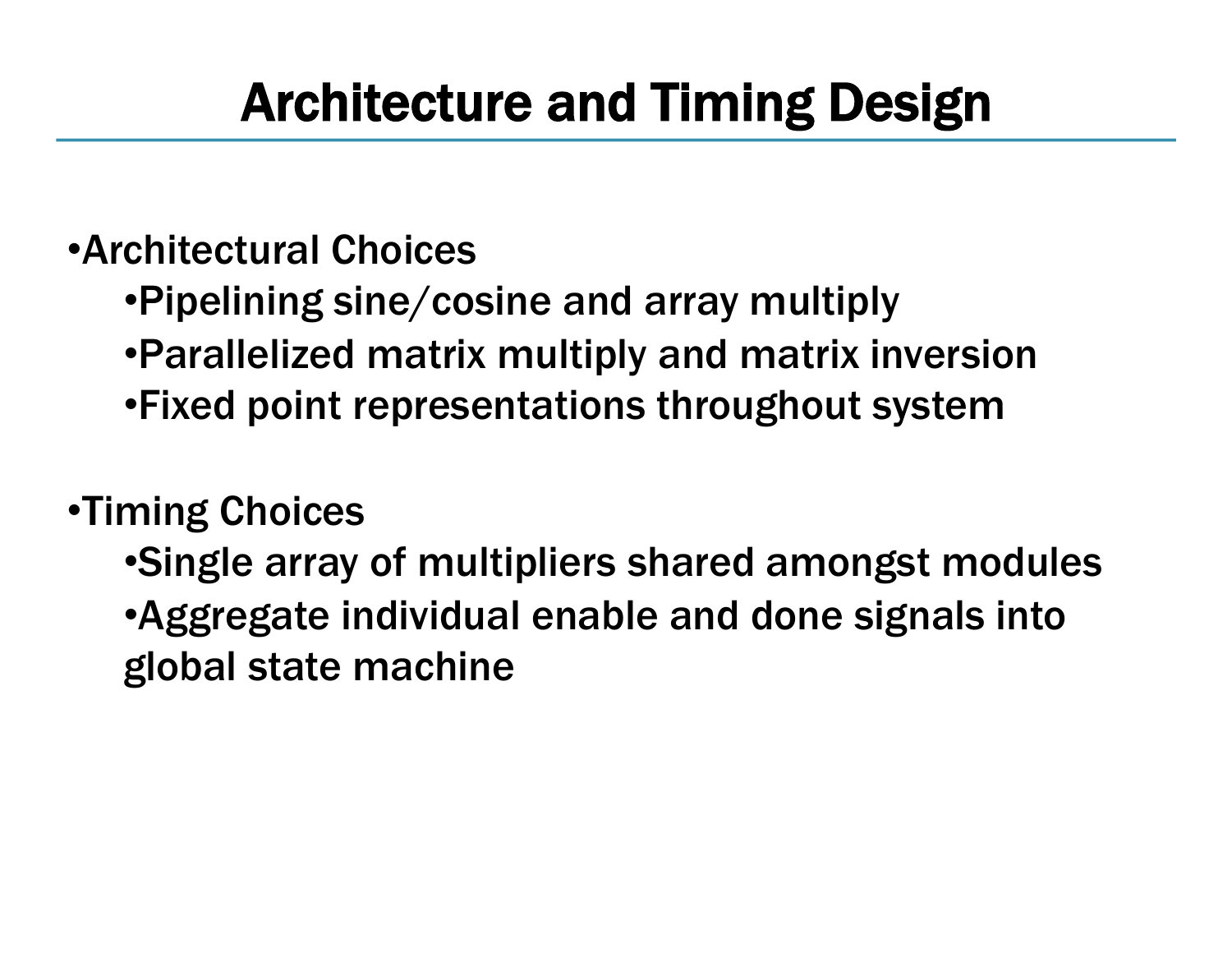- •Deciding on the algorithm to use
- •Determining what implementation would fit on the board
- •Convincing ourselves the algorithm works
- •Extensively tested the core hardware, but not the top-level interface (until yesterday)